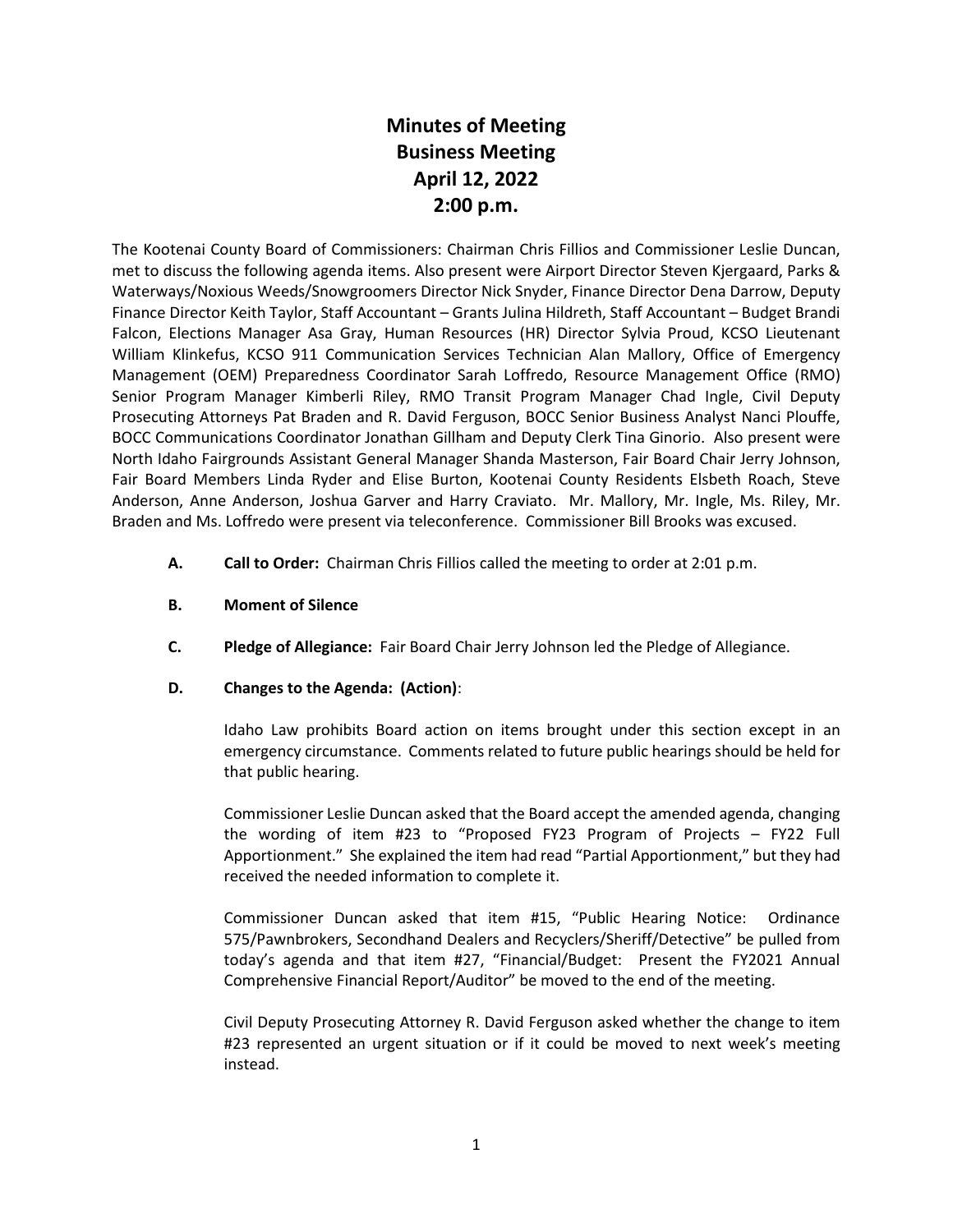Resource Management Office (RMO) Senior Program Manager Kimberli Riley confirmed that item #23 was time sensitive, with a deadline of Friday. She explained that the information would be given to KMPO (Kootenai Metropolitan Planning Organization), where it would be added to other data and submitted by KMPO to ITD (Idaho Transportation Department) for the STIP (Statewide Transportation Improvement Plan).

Mr. Ferguson indicated that this situation did qualify as urgent.

Commissioner Duncan moved that the Board amend the agenda item #23 to state "Proposed FY23 Program of Projects – FY22 Full Apportionment." Chairman Fillios seconded the motion. There being no further discussion, Deputy Clerk Ginorio called the roll:

Commissioner Brooks: Excused Commissioner Duncan: Aye Chairman Fillios: Aye The motion carried.

#### **E. Approve Meeting Minutes (Action)**

| 03/31/2022 | Signing/CUP21-0010/Blackwell Booster Station - City of Coeur d'Alene |
|------------|----------------------------------------------------------------------|
| 03/31/2022 | Community Development Update\                                        |
| 04/05/2022 | Lien Release Request 2012-203                                        |
| 04/05/2022 | Request for Debt Forgiveness/Payment Reduction 2012-67               |
| 04/05/2022 | <b>Business Meeting</b>                                              |

Commissioner Duncan moved that the Board approve the meeting minutes, items one through five on the agenda. Chairman Fillios seconded the motion. There being no further discussion, Deputy Clerk Ginorio called the roll:

| <b>Commissioner Brooks:</b> | Excused |
|-----------------------------|---------|
| <b>Commissioner Duncan:</b> | Ave     |
| Chairman Fillios:           | Ave     |
| The motion carried.         |         |

#### **F. Approve Consent Calendar:**

Assessor Adjustment to Tax – Valuation Treasurer's Cancellation of Taxes – Solid Waste Fees for 2022, AIN: 101357 Treasurer's Cancellation of Taxes – Solid Waste Fees for 2022, AIN: 126728 2022 Employee Recognition Committee Members Resolution 2022-29/Adjust Taxes to Reflect Circuit Breaker/Culver/AIN 332448 Hayden Area Regional Sewer Board (HARSB) TML Construction/ Century West/ Whitney Equipment Co./ Strata/ NUCOR Building/ PAC/ J-U-B/ Aqua Engineering/JTL Engineering BOCC Signatures for Indigent Cases: 03/31/2022 to 04/06/2022 Human Resources PAF/SCF Report for FY22 PP08 Week 2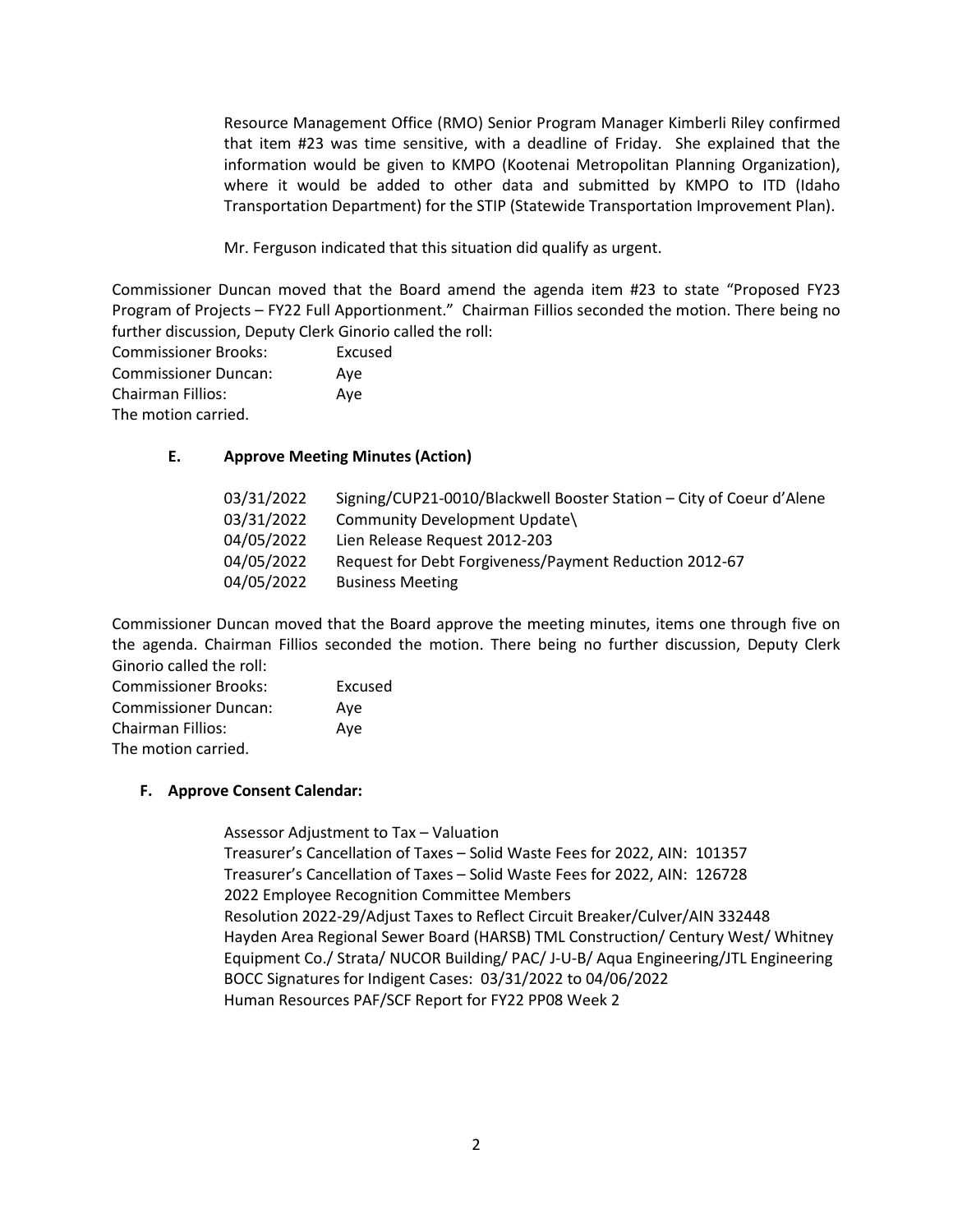Commissioner Duncan moved that the Board approve items six through thirteen as part of the Consent Calendar. Chairman Fillios seconded the motion. There being no further discussion, Deputy Clerk Ginorio called the roll:

| <b>Commissioner Brooks:</b> | Excused |
|-----------------------------|---------|
| <b>Commissioner Duncan:</b> | Ave     |
| <b>Chairman Fillios:</b>    | Ave     |
| The motion carried.         |         |

## **G. Approve Payables List (Action):**

Commissioner Duncan moved that the Board accept the Payables List for the week of April 4, 2022 through April 8, 2022 in the amount of \$1,222,969.06, with \$7,179.43 in jury payments. Chairman Fillios seconded the motion. There being no further discussion, Deputy Clerk Ginorio called the roll:

| <b>Commissioner Brooks:</b> | Excused |
|-----------------------------|---------|
| <b>Commissioner Duncan:</b> | Ave     |
| Chairman Fillios:           | Ave     |
| The motion carried.         |         |

#### **H. Business:**

#### **Public Hearing Notice: Ordinance 575/Pawnbrokers, Secondhand Dealers and Recyclers/Sheriff/Detective (Action)**

This item was pulled from the agenda.

Civil Deputy Prosecuting Attorney Pat Braden asked why the item had been pulled.

Commissioner Duncan stated that she had not been informed of the reason and asked KCSO Lieutenant William Klinkefus if he knew.

Lieutenant Klinkefus said that he did not know either but commented that the person who had planned to present the item, Detective Sergeant Ward Crawford, was no longer with KCSO.

Mr. Braden said he was concerned since this had been listed as a Public Hearing.

Commissioner Duncan asked Mr. Braden if he were able to present the item.

Mr. Braden indicated he was not able to do so. He said that his point was that, if any citizens were present who had planned to speak regarding the item, they should be allowed to speak.

Commissioner Duncan asked the audience if anyone was present who wished to speak. There was no response.

Chairman Fillios confirmed with BOCC Communications Coordinator Jonathan Gillham that no one was on the telephone or internet chat line who wished to speak.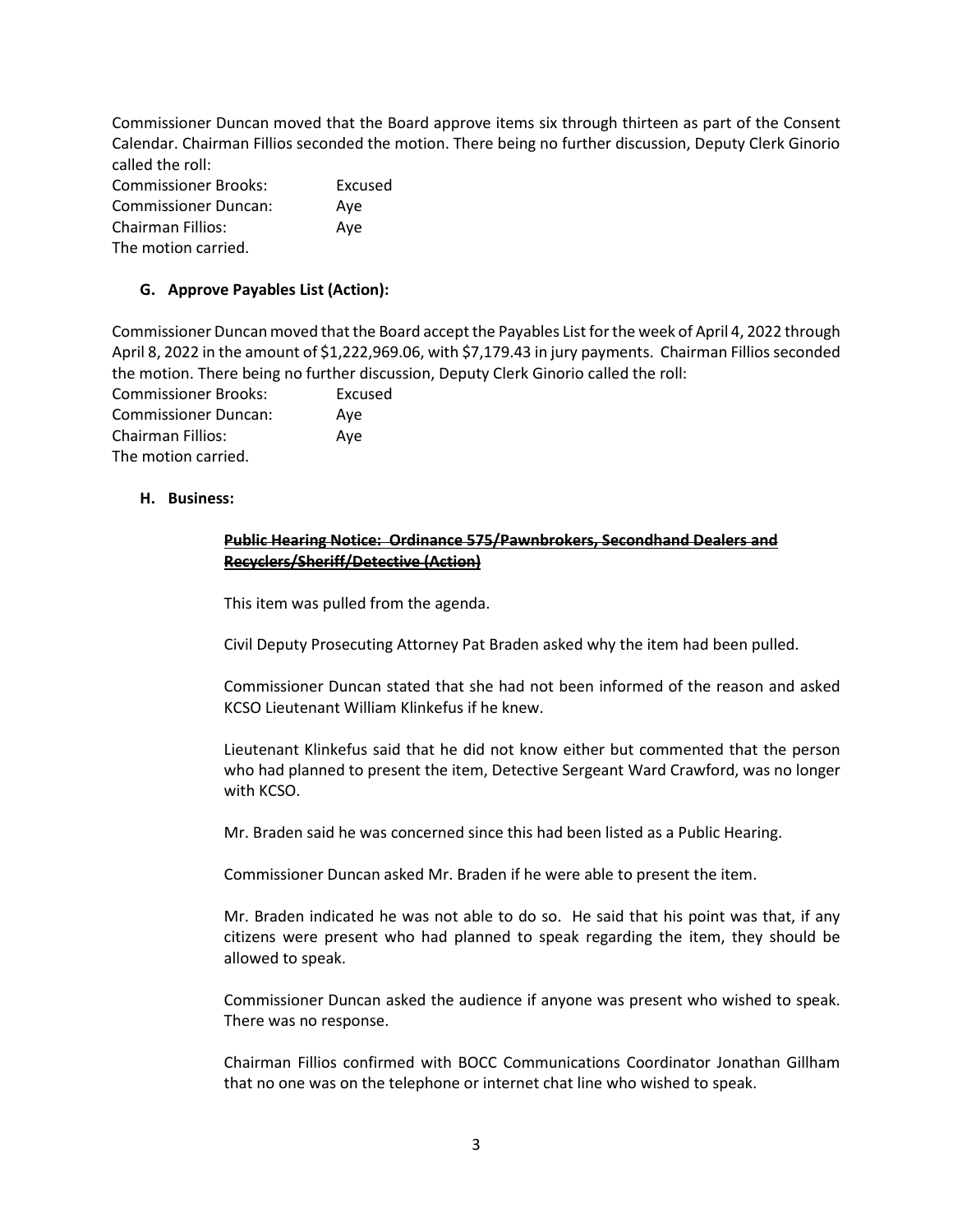Mr. Braden said that it would be acceptable to move on. He added that he would wait to hear from the Sheriff's Office about the item.

## **Bid-Award/Bid Rejection/Swinerton Builders/SRE Building – FAA AIP Project 3-16- 0010-052-2021/Airport (Action)**

Airport Director Steven Kjergaard asked the Board to approve the rejection of the bid from Swinerton Builders for the project, due to the price being 239% over the engineer's estimate.

Commissioner Duncan moved that the Board reject the bid for Swinerton Builders regarding the SRE Building. Chairman Fillios seconded the motion. There being no further discussion, Deputy Clerk Ginorio called the roll:

Commissioner Brooks: Excused Commissioner Duncan: Aye Chairman Fillios: Aye The motion carried.

#### **Termination of Ground Lease AAL-2014-030/Not Building Hangar/Plummer Forest Products, Inc./Airport (Action)**

Mr. Kjergaard asked the Board to approve the termination of the ground lease. He explained that Plummer Forest Products, Inc. had decided not to build a hangar after all, so they were returning the lease to the Airport.

Commissioner Duncan moved that the Board terminate Ground Lease AAL-2014-030 with Plummer Forest Products, Inc. Chairman Fillios seconded the motion. There being no further discussion, Deputy Clerk Ginorio called the roll:

Commissioner Brooks: Excused Commissioner Duncan: Aye Chairman Fillios: Aye The motion carried.

## **Termination of Ground Lease AAL-2020-996 Purchased Hangar Instead of Building/Hayden Hangar LLC/Airport (Action)**

## **Development and Ground Lease AAL-2022-900 Hangar Development/Crystal Mountain Revocable Living Trust/Airport (Action)**

Mr. Kjergaard suggested that items 18 and 19 be combined, since they related to the same property.

No objections were voiced.

Mr. Kjergaard stated that the hangar had been sold by Hayden Hangar LLC to Crystal Mountain Revocable Living Trust. He said that the lease rate was \$3,316.92 per year.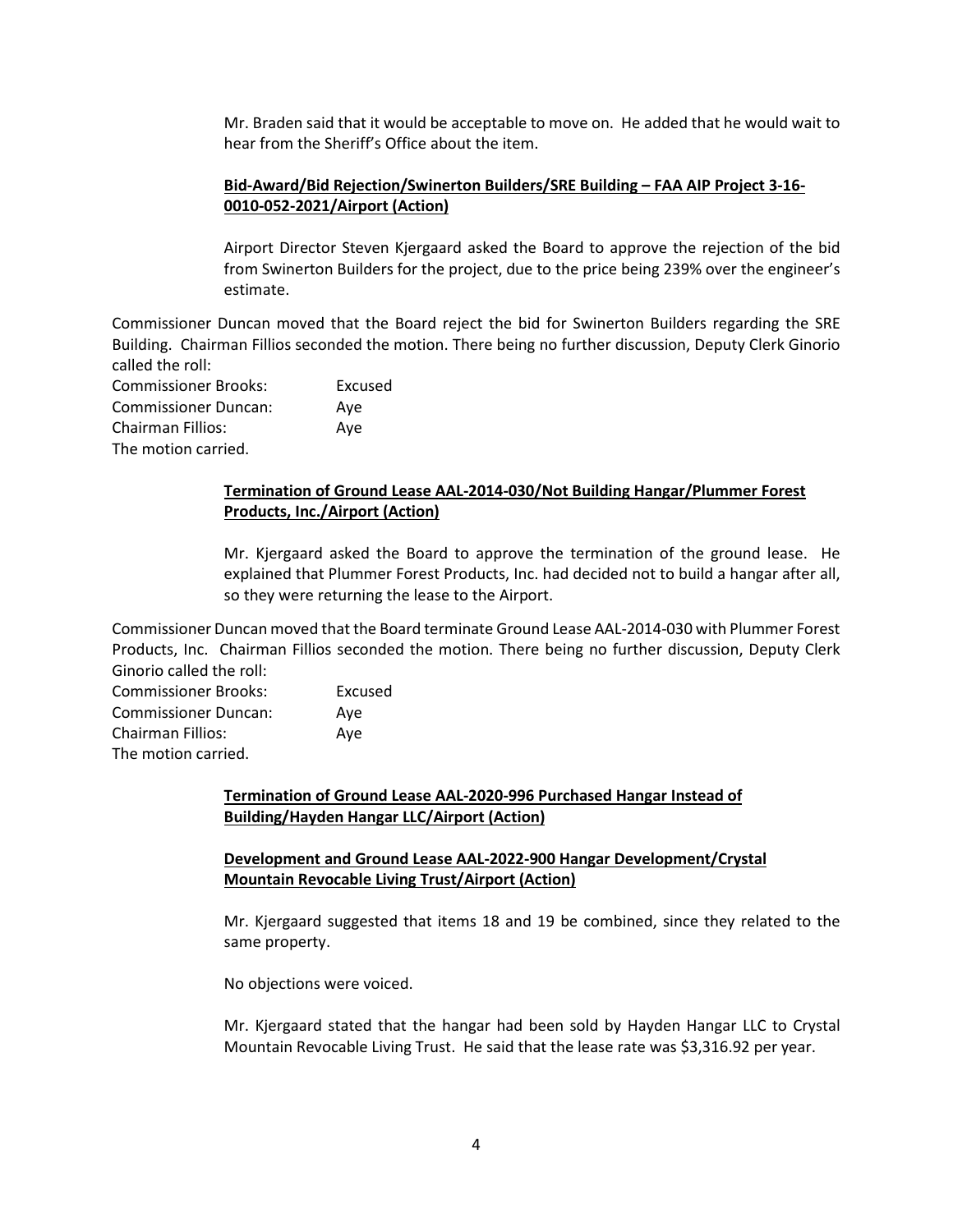Commissioner Duncan moved that the Board approve the termination of Ground Lease AAL-2020-996 with Hayden Hangar LLC and approve Ground Lease AAL-2022-900 for hangar development for Crystal Mountain Revocable Living Trust. Chairman Fillios seconded the motion. There being no further discussion, Deputy Clerk Ginorio called the roll:

Commissioner Brooks: Excused Commissioner Duncan: Aye Chairman Fillios: Aye The motion carried.

## **Engagement and Fee Agreement/Independent Legal Review/Investigation Expenditure/Sonyalee R. Nutsch/Sheriff/Civil (Action)**

Mr. Ferguson reminded the Commissioners that this issue had been discussed by the Board previously.

Chairman Fillios remarked that he did recall the discussion and that a cap for expenses had been established.

Commissioner Duncan moved that the Board approve the Engagement and Fee Agreement for Independent Legal Review/Investigation Expenditure with Sonyalee R. Nutsch. Chairman Fillios seconded the motion. There being no further discussion, Deputy Clerk Ginorio called the roll:

Commissioner Brooks: Excused Commissioner Duncan: Aye Chairman Fillios: Aye The motion carried.

# **2022 Invasive Species Inspections Contract/Invasive Species Inspection/Sheriff/Patrol (Action)**

Lieutenant Klinkefus requested the Board's approval of the 2022 Invasive Species Inspections Contract with the Idaho State Department of Agriculture. He explained this would provide law enforcement patrols for the invasive species check stations in Kootenai County. He said it would pay for wages and mileage for those services.

Commissioner Duncan moved that the Board approve the 2022 Invasive Species Inspections Contract. Chairman Fillios seconded the motion. There being no further discussion, Deputy Clerk Ginorio called the roll:

| <b>Commissioner Brooks:</b> | Excused |
|-----------------------------|---------|
| <b>Commissioner Duncan:</b> | Ave     |
| Chairman Fillios:           | Ave     |
| The motion carried.         |         |

#### **Annual Audit of the 124 Funds and Budget Expenses/Eide Bailly/911 (Action)**

KCSO 911 Communication Services Technician Alan Mallory requested the Board's approval to proceed with the annual audit of the 124 Enhanced 911 Funds by Eide Bailly. He noted that this was required under Idaho Code Title 31, Chapter 48.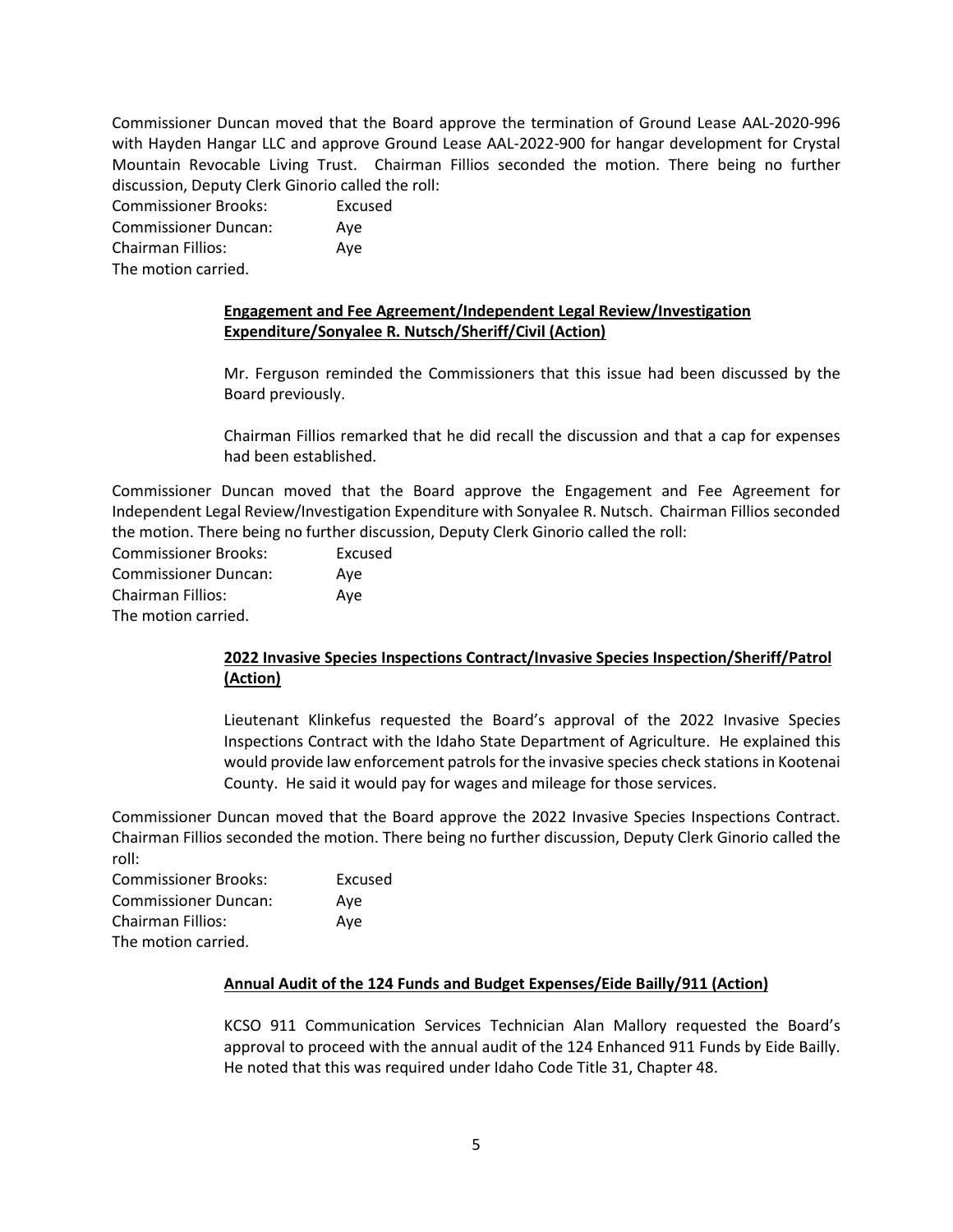Commissioner Duncan moved that the Board approve the annual audit of the 124 funds and budget expenses. Chairman Fillios seconded the motion. There being no further discussion, Deputy Clerk Ginorio called the roll:

Commissioner Brooks: Excused Commissioner Duncan: Aye Chairman Fillios: Aye The motion carried.

# **Board Approval Request: Kootenai County Public Transportation Proposed FY23 Program of Projects – FY22 Partial Full Apportionment/Resource Management Office (Action)**

Chairman Fillios noted that this item had been amended earlier in the meeting.

Ms. Riley requested the Board's approval of the Public Transportation proposed Program of Projects for fiscal year 2023 through 2027. She stated that it was specifically in regard to the FY22 FTA (Federal Transportation Administration) Apportionment in the amount of \$2,088,186. She explained this showed how the funds would be allocated.

Ms. Riley said that, if the Board approved the request, the information would be published in the newspaper and be carried forward into the Transportation Improvement Plan (TIP), allowing them to apply for their 5307 grant funds once the process was completed.

Commissioner Duncan moved that the Board approve the Kootenai County Public Transportation Proposed FY23 Program of Projects and the FY22 Full Apportionment. Chairman Fillios seconded the motion. There being no further discussion, Deputy Clerk Ginorio called the roll:

Commissioner Brooks: Excused Commissioner Duncan: Aye Chairman Fillios: Aye The motion carried.

## **Financial/Budget: Purchase Approval per Policy 930/Election Systems & Software (ES&S) Elections (Action)**

Elections Manager Asa Gray requested the Board's approval to pay a charge of \$12,664.15 for the layout of the ballot faces for the May Primary Election. He explained that, due to the number of ballot faces required for this election, the price was more than normal.

Commissioner Duncan moved that the Board approve the purchase per Policy 930 of the ES&S ballot faces. Chairman Fillios seconded the motion. There being no further discussion, Deputy Clerk Ginorio called the roll:

| <b>Commissioner Brooks:</b> | Excused |
|-----------------------------|---------|
| <b>Commissioner Duncan:</b> | Ave     |
| Chairman Fillios:           | Ave     |
| The motion carried.         |         |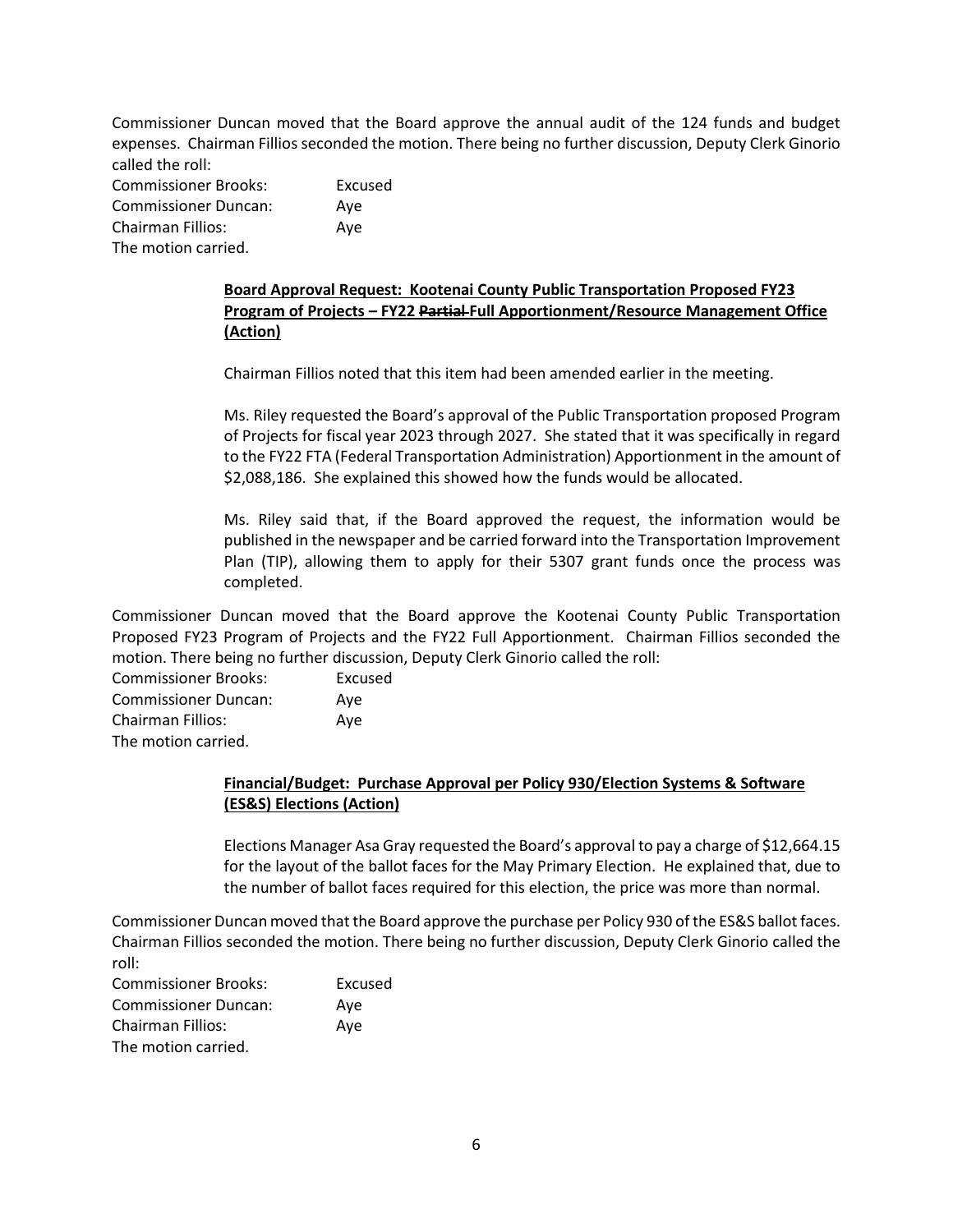# **Financial/Budget: Budget Increase Request/Office of Emergency Management (Action)**

Office of Emergency Management (OEM) Preparedness Coordinator Sarah Loffredo reported OEM had crafted Preparedness Kits for financially impaired households in December 2021. She said they had received a total of \$1,200 in cash donations for the project. She explained that the Auditor's Office had told them they needed authorization to increase the OEM budget so that they could spend these restricted funds.

Commissioner Duncan moved that the Board approve the budget increase request with the Office of Emergency Management to include the \$1,200 in donations. Chairman Fillios seconded the motion. There being no further discussion, Deputy Clerk Ginorio called the roll:

Commissioner Brooks: Excused Commissioner Duncan: Aye Chairman Fillios: Aye The motion carried.

## **Fourth Amendment to ICAC MOU, with Amended Appendix A/Office of the Idaho Attorney General/Auditor (Action)**

Auditor's Office Staff Accountant – Grants Julina Hildreth requested the Board's approval of the fourth amendment to the ICAC (Internet Crimes against Children) MOU (Memorandum of Understanding). She stated that nothing was changed in the MOU except for Appendix "A" and a decrease in the Worker's Comp rate.

Commissioner Duncan moved that the Board approve the fourth amendment to the ICAC MOU, amending Appendix A. Chairman Fillios seconded the motion. There being no further discussion, Deputy Clerk Ginorio called the roll:

| <b>Commissioner Brooks:</b> | Excused |
|-----------------------------|---------|
| <b>Commissioner Duncan:</b> | Ave     |
| Chairman Fillios:           | Ave     |
| The motion carried.         |         |

Chairman Fillios noted that item #27 had been moved to the end of the agenda.

# **AmeriBen Supplemental Compensation Analysis Agreement and Funding Request/AmeriBen/Human Resources (Action)**

Human Resources (HR) Director Sylvia Proud reminded those present that the County had engaged AmeriBen to complete a wage study last October. She said they had finished the report, but then she had learned that there had been a change in 2022 wages for Spokane County, so a supplemental agreement would be required. She added that the cost was projected to be about \$1,000.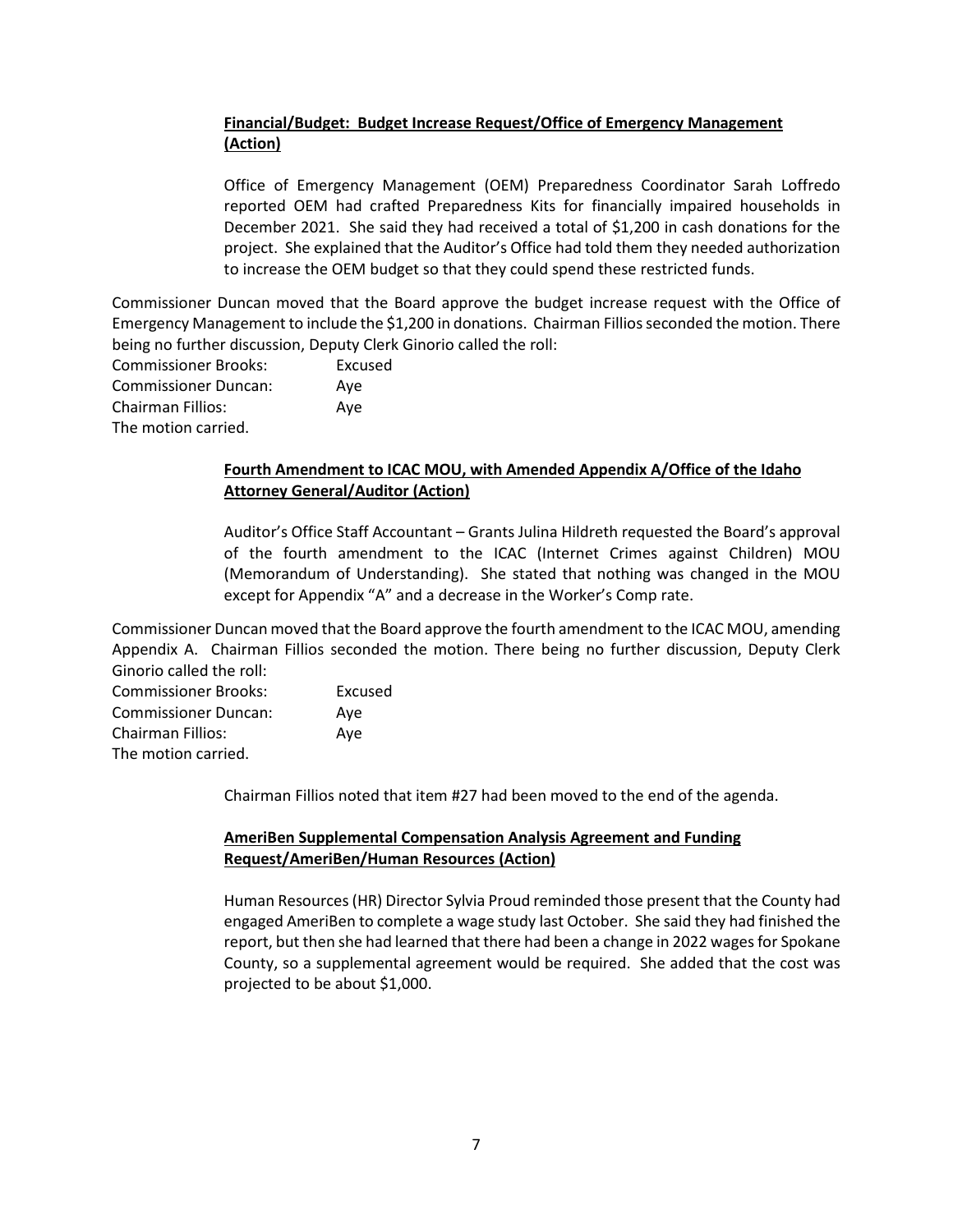Commissioner Duncan moved that the Board approve the AmeriBen Supplemental Analysis Agreement and Funding Request of up to \$1,000 for Option 1. Chairman Fillios seconded the motion. There being no further discussion, Deputy Clerk Ginorio called the roll:

| <b>Commissioner Brooks:</b> | Excused |
|-----------------------------|---------|
| <b>Commissioner Duncan:</b> | Ave     |
| <b>Chairman Fillios:</b>    | Ave     |
| The motion carried.         |         |

Lieutenant Klinkefus exited the meeting at 2:22 p.m.

#### **Tax Deed Bid/AIN 114586/Garver (Action)**

Commissioner Duncan stated that a sealed bid had been received for a property. She explained that Community Development asked that such parcels only be conveyed to a contiguous property owner because of the small lot size. She said she had asked that the City of Harrison be contacted to determine whether the lot was considered buildable, since Mr. Garver was not a contiguous property owner. She suggested that receipt of the bid be acknowledged today and the Board then wait for the additional information.

Commissioner Duncan opened the bid and stated that the amount was \$4,400, for AIN 114586.

Commissioner Duncan moved that the Board acknowledge receipt of the bid and contact Community Development before making a final decision. Chairman Fillios seconded the motion. There being no further discussion, Deputy Clerk Ginorio called the roll:

| <b>Commissioner Brooks:</b> | Excused |
|-----------------------------|---------|
| <b>Commissioner Duncan:</b> | Ave     |
| Chairman Fillios:           | Ave     |
| The motion carried.         |         |

# **Resolution 2022-28/Surplus Equipment and Asset Deletion/Snowgroomer/ Snowgroomers (Action)**

Parks & Waterways/Noxious Weeds/Snowgroomers Director Nick Snyder requested the Board's approval of Resolution 2022-28, for surplus of equipment and asset deletion. He said the items were a 2003 truck mounted sander, which would be sold at auction, and a 1998 GMC pickup, which would be taken by ICRMP (Idaho Counties Risk Management Program).

Commissioner Duncan moved that the Board approve Resolution 2022-28, for the surplus of equipment and asset deletion and authorize the Chairman to sign the title for the GMC pickup. Chairman Fillios seconded the motion. There being no further discussion, Deputy Clerk Ginorio called the roll:

| <b>Commissioner Brooks:</b> | Excused |
|-----------------------------|---------|
| <b>Commissioner Duncan:</b> | Ave     |
| <b>Chairman Fillios:</b>    | Ave     |
| The motion carried.         |         |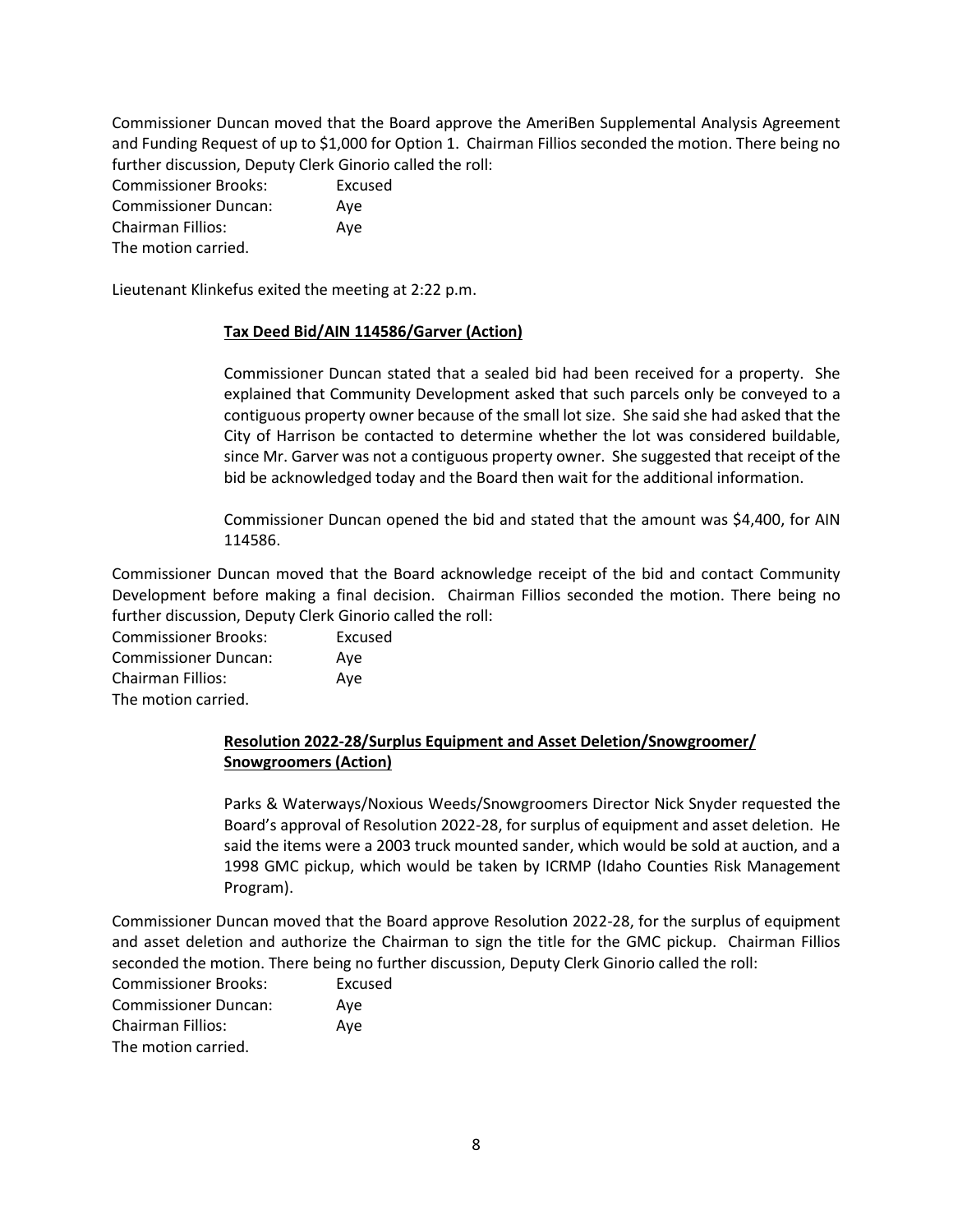#### **Part 139 Study Request (Discussion)**

Commissioner Duncan reported that the Coeur d'Alene Airport Association had asked that an independent study be made on the cost to the County of the Airport's 139 designation. She asked for the other Commissioners' to indicate whether they wished to pursue the issue. She remarked that, while she was not interested in doing away with the 139 certification, she thought determining the cost was a good idea. She stated that an RFP (Request for Proposal) process could be undertaken to select a third party to conduct the study.

Mr. Kjergaard commented that the Board needed to determine what level of service it wished to be provided by the Airport. He briefly reviewed the probable impact of removing the 139 certification on their revenue.

Chairman Fillios suggested that Mr. Kjergaard find out if there were entities available locally who could provide such a study and to get a rough idea of the cost and the time involved, then report back to the Board.

#### **Opioid Settlement Funds (Discussion)**

Commissioner Duncan asked if the Board would be interested in using some of the Opioid Settlement Funds to assist some eligible community organizations.

Chairman Fillios stated he would support that.

#### **Kootenai County Fire & Rescue Station 4 Funds (Discussion)**

Mr. Johnson stated that about \$50,000 had been received for this project last year and he expected about \$314,000 more this year.

Commissioner Duncan stated that the Board needed to determine where the money would be placed. She said the Fairgrounds had asked that it go into their Capital Project Fund.

#### **Status Update/Pending Items List (Discussion)**

#### Facilities Expansion

Commissioner Duncan noted that the next Facilities Expansion meeting would be held tomorrow.

#### PAC Airport Lease

Commissioner Duncan stated that she did not know if Commissioner Bill Brooks had met with Wally Jacobson about the lease.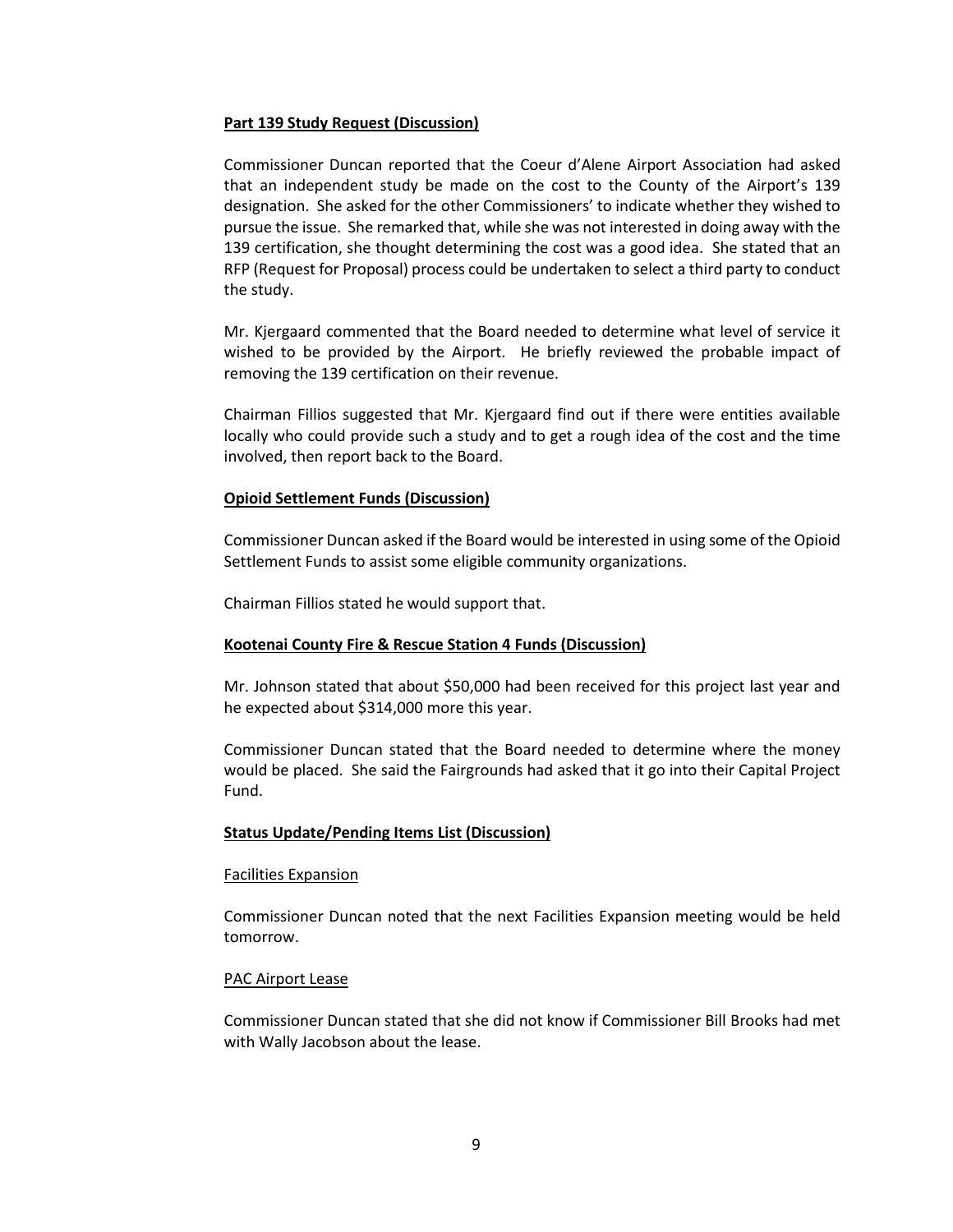#### Financial Snapshot

The next Financial Snapshot would be offered during the first week of May.

Chairman Fillios stated that they would accept public comments now, then move to item 27 from the agenda.

Kootenai County Resident Steve Anderson presented the Coeur d'Alene Airport Association's request for a review of the Airport's Part 139 Certification. He listed the reasons they felt this was necessary.

Kootenai County Resident Anne Anderson suggested that the Board select someone to perform the study, rather than the Airport Director, to ensure it was objective.

Commissioner Duncan explained the RFP process.

Mr. Johnson exited the meeting at 2:40 p.m.

Kootenai County Resident Joshua Garver asked for clarification on the decision made regarding his Tax Deed Bid for AIN 114586.

Commissioner Duncan replied that the Board would consult with the City of Harrison and Community Development before making a final decision, since he was not a contiguous property owner.

Mr. Garver stated that he did not intend to build on the property, even if the lot were deemed buildable. He indicated he wanted to keep it in its natural condition and use it from time to time as a camping spot, under the 7 Day Temporary Residence rules.

Commissioner Duncan thanked him for the additional information and said it would be taken into consideration. She said the item would be taken up again at next week's Business Meeting.

Mr. Garver exited the meeting at 2:43 p.m.

## **Financial/Budget: Present the FY2021 Annual Comprehensive Financial Report/ Auditor (Action)**

Finance Director Dena Darrow gave a brief introduction to the CAFR (Complete Annual Financial Report) document. She noted that Deputy Finance Director Keith Taylor was the primary author of the document. She stated that the document was posted on the County website so that the public had full access to it at any time.

Mr. Taylor indicated the portion of the report that would be the focus of the outside auditors, Eide Bailly. He briefly called the Commissioners' attention to other points in the document on which they might receive questions.